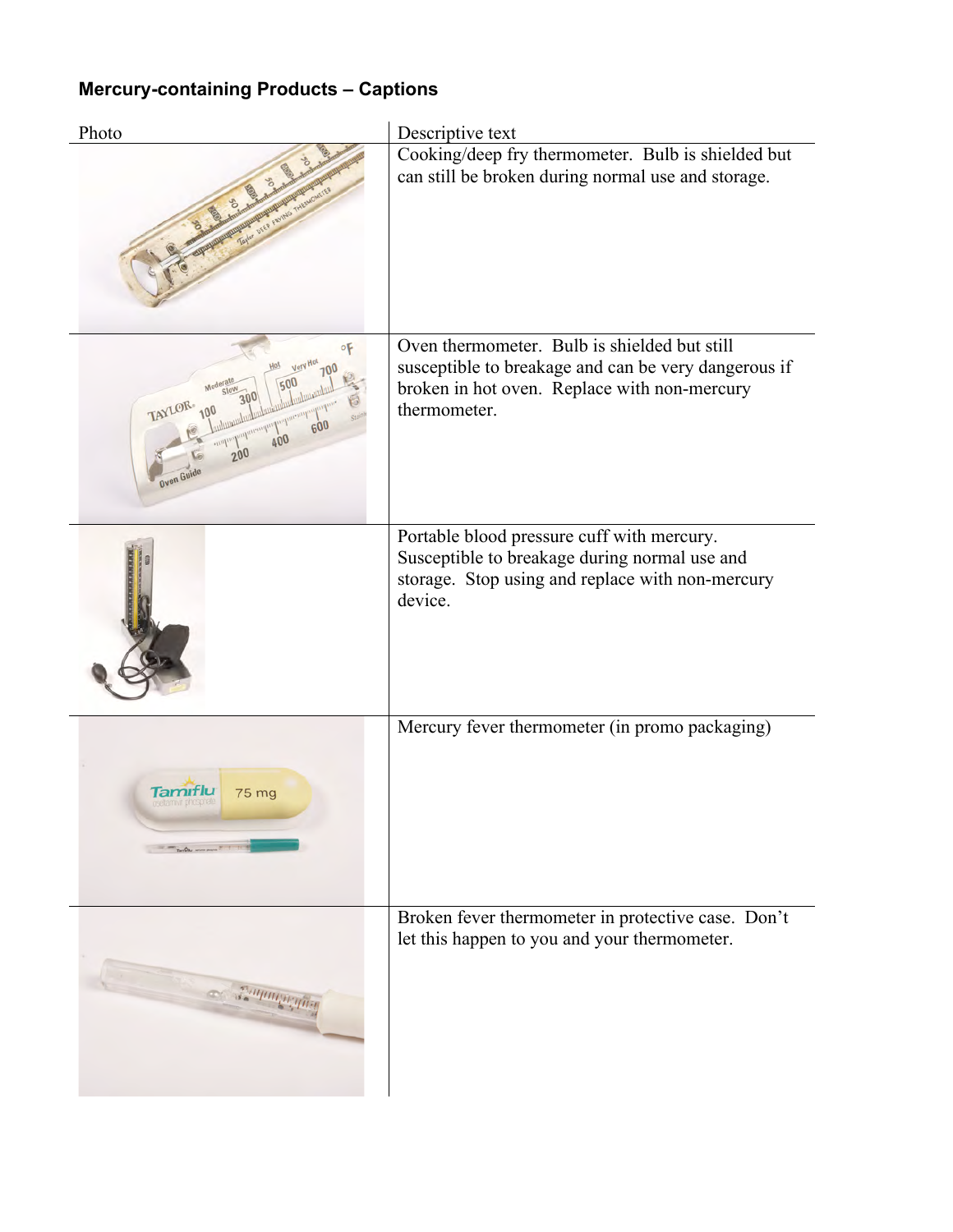| Mercurochrome (merbromin) topical disinfectant. Do<br>not use. Not safe or effective.                                                                                                                                                                                                                                                              |
|----------------------------------------------------------------------------------------------------------------------------------------------------------------------------------------------------------------------------------------------------------------------------------------------------------------------------------------------------|
| Tincture of merthiolate (thimerosal) topical<br>disinfectant. Do not use. Not safe or effective.                                                                                                                                                                                                                                                   |
| Leviton Silent wall switch with mercury switch. Note<br>"TOP" mark on mounting tab. These switches have<br>totally smooth and silent operation. Also made in<br>illuminated models and as three way switch without<br>On/Off markings on switch. Safe in normal use but<br>should be identified and managed properly when<br>removed from service. |
| GE Silent wall switch with mercury switch. Note<br>"TOP" mark on mounting tab. These switches have<br>totally smooth and silent operation. Also made in<br>illuminated models and as three way switch without<br>On/Off markings on switch. Safe in normal use but<br>should be identified and managed properly when<br>removed from service.      |
| Sling psychrometer, for measuring relative humidity<br>with wet and dry bulb mercury thermometers. This<br>model on very susceptible to breakage due to fulle<br>exposed bulb. For the home weather station and<br>hobbyist.                                                                                                                       |